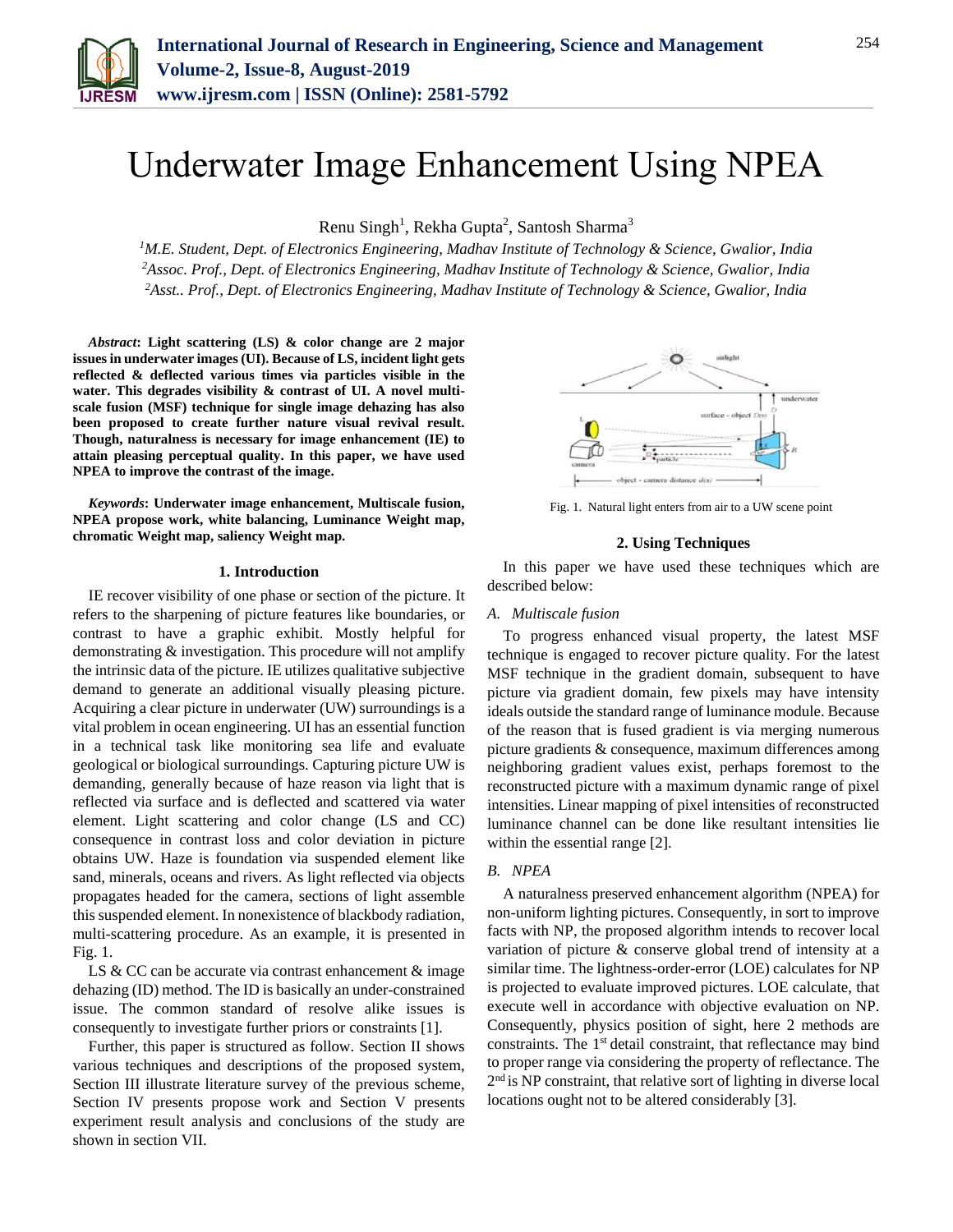

## *C. White balancing*

The algorithms & method utilized to achieve color constancy in imaging scheme have ordinary aim to render white objects as white beneath some light source  $\&$  are usually referred to as gray balance or white balance (WB) method. The linear models of WB correction function on 2 color channels and therefore additional diminish computational complication of system. Additionally, this technique of WB correction does not initiate some important alter in picture brightness as a green channel, that supply mainly to the perception of brightness, is left unaltered. WB presentation of the planned system has been validating on the position of pathological pictures. WB correction parameters are intended as per necessities of linear alteration reproduction utilized via WB correction phase [4].

## *D. Luminance Weight map (LWM)*

The LWM utilizes normalized luminance matrix to advance WM of atmospheric air light (AAL). Subsequent to refining pixel-wise irregular LWM via a guided filter, with an adaptive post-processing system it alters a variety of LWM matrix to hold dense hazy images (DHI). In investigational consequences & proportional investigations exhibit that our physically-based algorithm can get obvious and maximum contrast haze-free images (HFI), even for DHI. In this paper, easy and effectual LWM for single picture dehazing. This prior remuneration much from the observation that AAL only closely relates to the luminance channel of HSV HFI [5].

## *E. Chromatic Weight map (CWM)*

The absorption of colors having a huge wavelength guide to failure of colors in the picture. So, restoration of colors is making certain via utilizing CWM. As color is the property of saturation, utilized CWM that process on raising saturation of color balanced & contrast enhanced pictures [6].

## *F. Saliency Weight map (SWM)*

Firstly, here it points out restrictions of current SWM IQA technique in considering saliency features (SF) from reference pictures. As pictures inspection process is classically executed on the distorted picture in the actual world, SF via distorted picture may discover. Combat probable overlapping belongings among ordinary SF amid real and distorted pictures, nonlinear additive techniques are utilized in combining SM via actual and distorted pictures. With our linear/nonlinear additive techniques considered SM, it directly weights local distortion map and then concluding objective picture quality scores can be calculated [7].

#### **3. Literature Survey**

Changli Li et. al. [2018] A new underwater picture restore algorithm considered on enhanced background light (EBL) estimation & automatic WB (AWB) is accessible to concluded efficiency of preceding algorithm for underwater picture restore. The improved method of estimating EBL can diminish the impact of light & white substance in water and EBL

precision. AWB algorithm can decrease color distortion & obtain an obvious picture with restored picture color correction [8].

Xin Sun et. al. [2017] In the area of machine vision and IE is a significant subject. Because of the turbid water medium, the complex underwater environment presents a major challenge to machine vision. Serious scattering and absorption complicate the noise distribution of the underwater pictures. In this article, a model for improving underwater images based on profound CNN networks of encoding-decoding. We use the layers of convolution to encode while layers of deconvolution to decode [9].

Cheolkon Jung et. al. [2017] In this document, we suggest tone mapping in pictures considered on perceptual quantization (PQ) preserved by naturalness. PQ is transferred occupation considered in contrast sensitive feature (CSF) of Barten that reflects the human visual perception of luminance and we embrace it to produce a restriction curve for perceptual contrast improvement. Experimental findings show that the suggested technique improves contrast in pictures while maintaining naturalness successfully [10].

Gür Emre Güraksin et. al. [2016] Underwater pictures have bad contrast and resolution because of absorption & dispersion of light in the UW setting. The scenario usually leads to a color that has become more dominant than the others. It has, therefore, become a challenging job to analyze underwater pictures efficiently and to identify any object underwater. In this article, an underwater improvement method was suggested using the algorithm of differential evolution [11].

Amjad Khan et. al. [2016] Mainly UW pictures comprise a layer of haze that is created in turbid water by suspended particles that generate dispersion and light absorption. Absorption restrictions visibility owing to light attenuation picture characteristics, eventually, UW pictures captured alike medium by the camera are hazy & degraded evaluate to ordinary pictures in use. In this article, propose wavelet-based fusion technique to improve & dehumidify UW corroded pipeline pictures. [12]

Yujie Li et. al. [2015] This article discusses the fresh method of improving optical shallow ocean pictures or videos using a pre-descatter technique of quick dark channels. Absorption, dispersion, & color distortion are 3 main underwater imaging distortion concern. Fresh shallow water imaging system to compensate for attenuation discrepancy beside propagation path & efficient UW prospect enhancement system. [13]

#### **4. Proposed Work**

- *A. Problem statement*
- 1. In negative weather conditions, images have less capacity when image fusion is performed using a single sensor fusion method.
- 2. It's not readily noticeable at night because of camera elements, whether it's in the daytime or at night.
- 3. More energy from the source is needed for the better.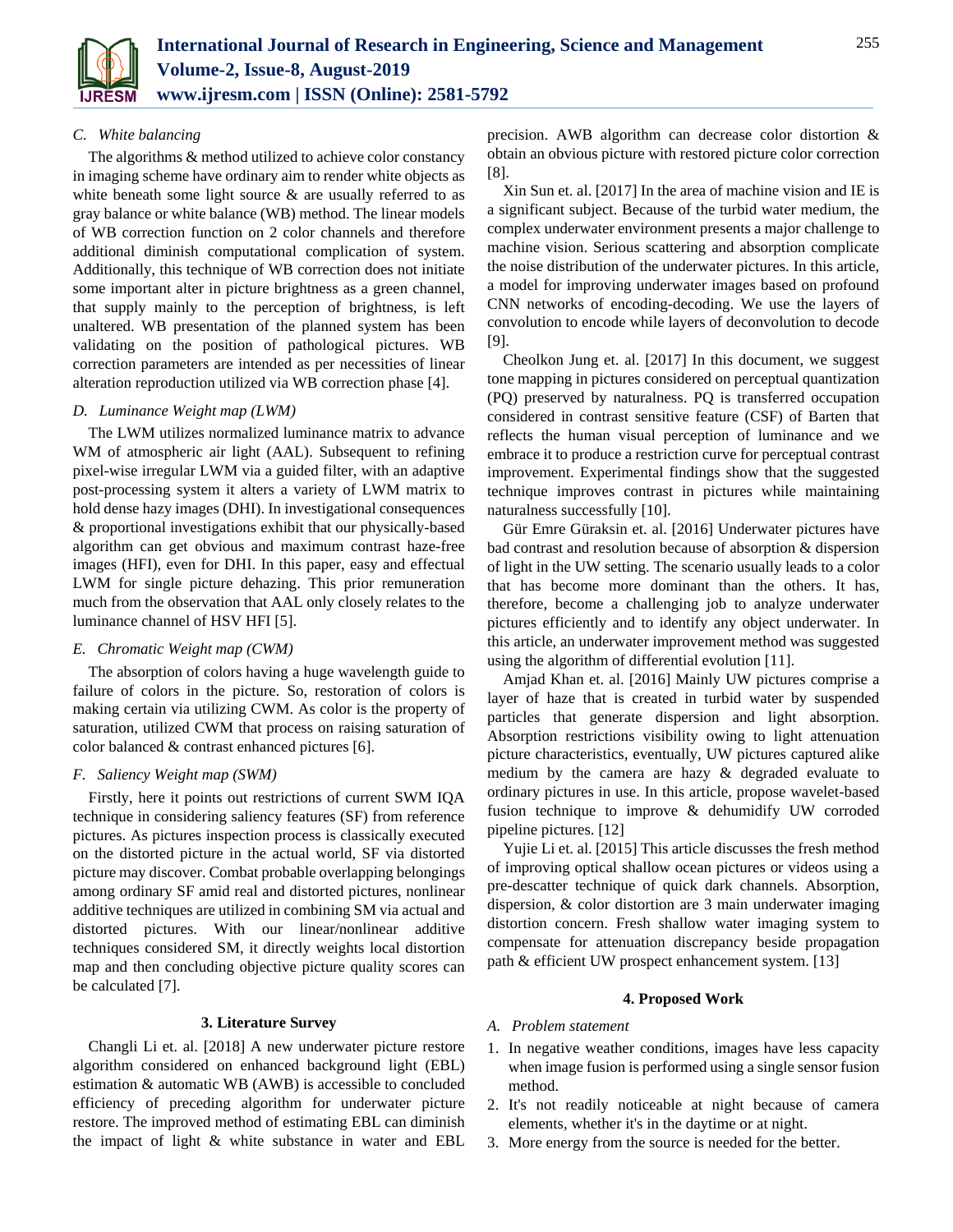

- 4. The worst output will be given due to rain or fog visualization if one clicks the two source pictures in this form of weather circumstances.
- 5. There are enormous chances of information loss in this process.
- 6. It requires to be properly maintained.
- 7. When pictures are merged, data processing is very slow.
- *B. Propose methodology*

In our suggested job to maintain naturalness while improving information, an improved algorithm for preserving naturalness is suggested to evaluate improved pictures, first of all, measure for preserving naturalness can be implemented. Secondly, decompose the picture in the spectrum that ensures that the reflection is limited. Third, the illumination process, that the details of enlightenment will not flood owing to spatial variation as preserving categorize of lightness. After improvement, the image's ambiance should not be significantly altered, no light source brought into the scene, no halo effect should be added and no blocking effect.

- *C. Proposed Algorithm*
- 1. Browse original image from the dataset.
- 2. Use white balancing to get enhance image we get two outputs.
- 3. Apply luminance, chromatic and saliency weight map on the first input image.
- 4. Again apply a weight map to the second input.
- 5. Normalize all inputs of the weight map.
- 6. Get a new image by multi-scale fusion.
- 7. Use NPEA to improve the contrast of the image.
- *D. Flow chart*



Fig. 2. Flow chart of proposed work

#### **5. Experiment Result Analysis**

In our experiment first, we take an image from dataset then in the original image we apply a White balancing image. We use several images and in first input image apply luminance, chromatic and saliency weight map, so we have now two inputs for two images. Apply to normalize WM on mutually input and we get the new image by MSF as dehazed image. In our proposed work, we use NPEA to improve the contrast of the image.

The experimental analysis uses underwater image enhancement pictures for performance evaluation. To quantitatively compare the outcomes of the above techniques, we use UCIQE and the patch-based contrast quality index (PCQI) to assess the contrast differences. The algorithm is intended with the Image Processing toolbox on MATLABR17. This algorithm is contrasted with various algorithms in this application. As we saw in an experimental result that output of all the above-mentioned techniques is compared on the basis of their corresponding UCIQE and PCQI values and the following table shows the output.

First, we run this code and obtained this type of menu bar:



Fig. 3. In this menu bar, there are 8 steps



Fig. 4. First, we browse image from the dataset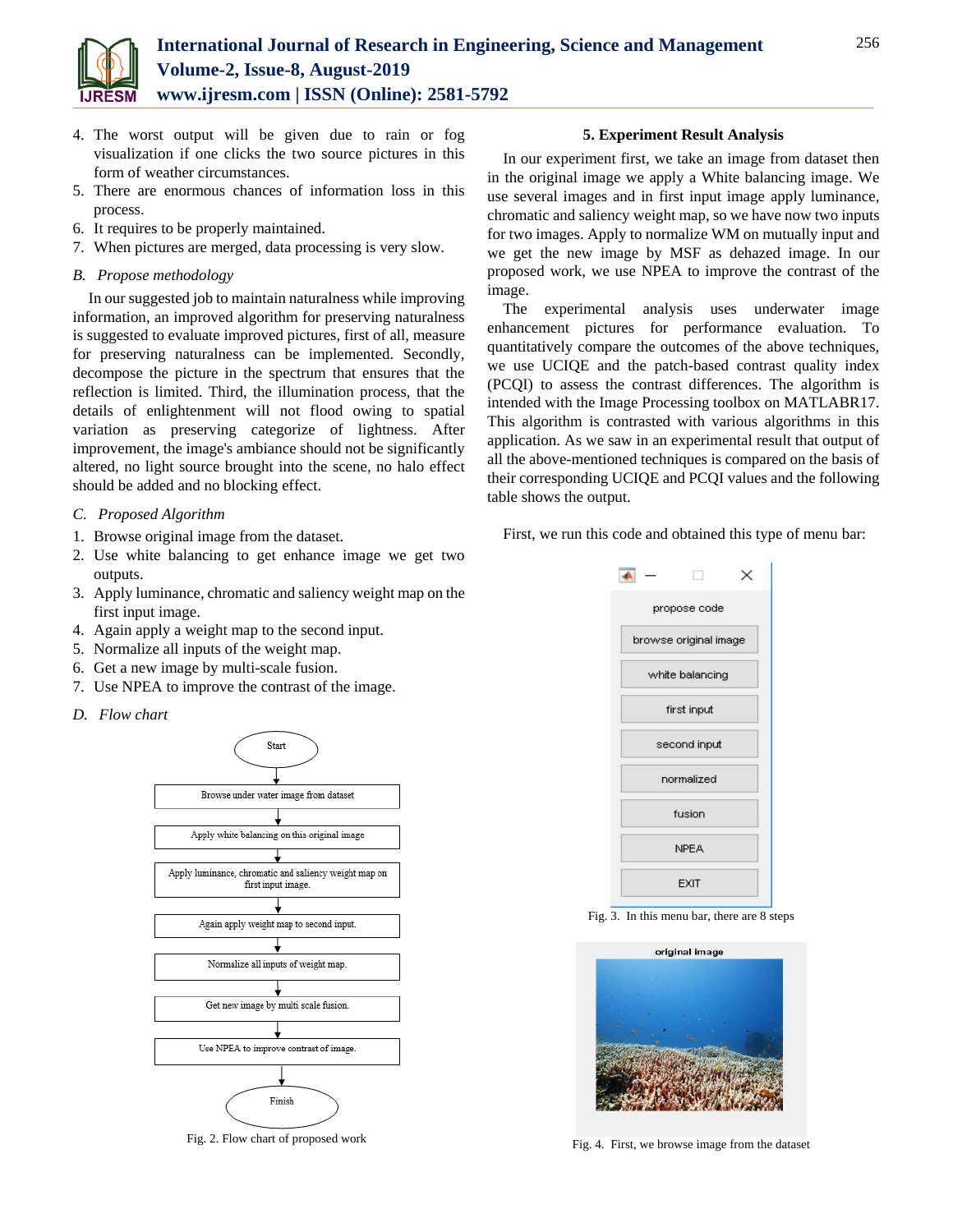



Fig. 5. White balancing image of this original image



Fig. 6. Result for the first input



Fig. 7. Result for the second input



Fig. 8. Normalized weighted map



Fig. 9. Dehazed image



Fig. 10. NPEA

| Table 1                              |              |                 |
|--------------------------------------|--------------|-----------------|
| Comparison of Base and Propose UCIQE |              |                 |
| Image name                           | Base (UCIOE) | Propose (UCIQE) |
| l.jpg                                | 1.2946       | 3.6302          |



Fig. 11. Graphcomparison of Base and Propose UCIQE





## **6. Conclusion**

In marine research, underwater imaging plays a significant role. Underwater pictures are distinct from popular ones due to the unique physical characteristics of underwater settings such as complex noise distribution, severe scattering, and absorption. In underwater, owing to light absorption & radiation, visibility is small. UW pictures have fewer contrasts and resolutions as a consequence of these issues. In this paper, we proposed an underwater IE model considered using NPEA to improve the